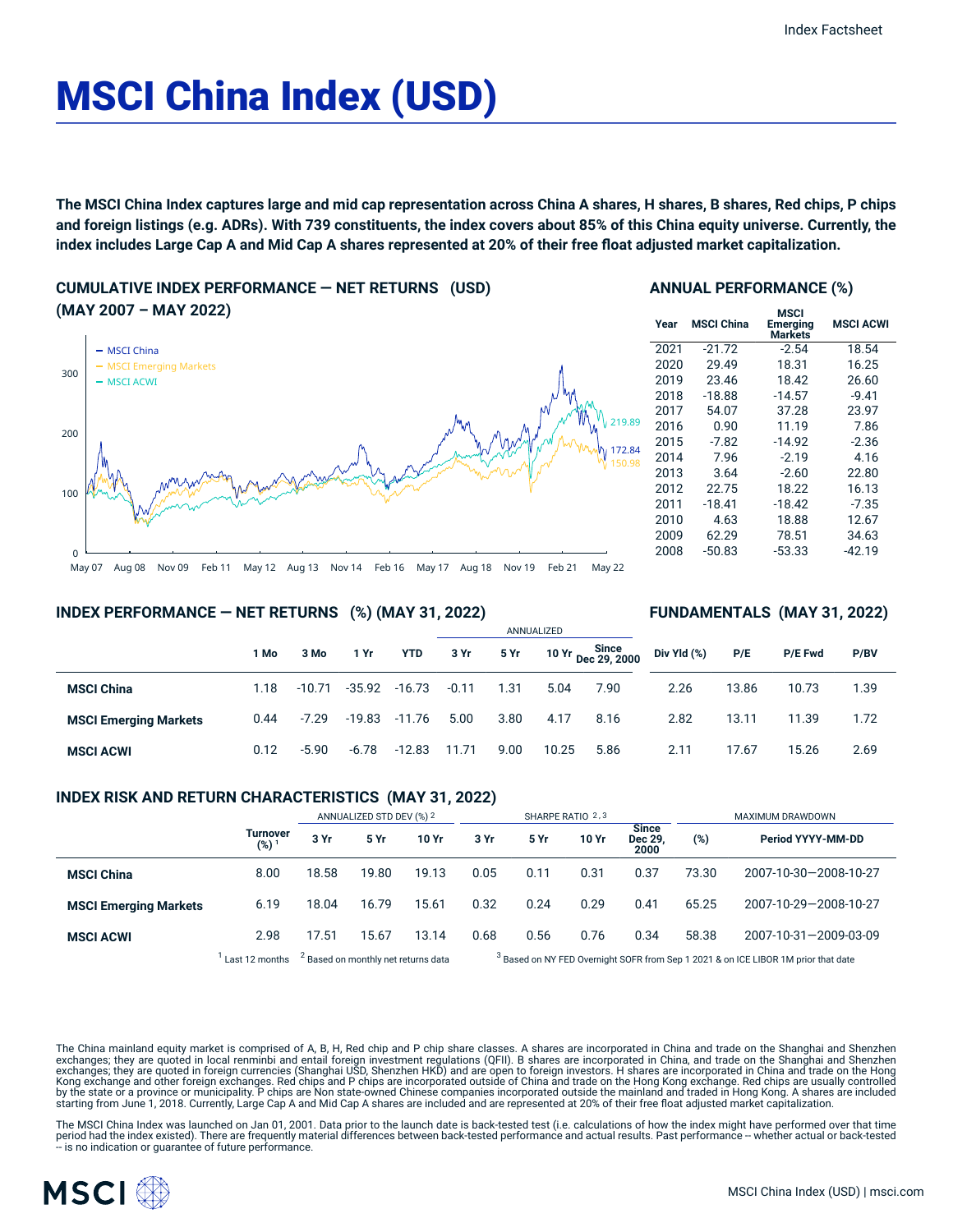## **INDEX CHARACTERISTICS**

| <b>MSCI China</b>             |  |  |  |  |  |  |  |
|-------------------------------|--|--|--|--|--|--|--|
| 739                           |  |  |  |  |  |  |  |
|                               |  |  |  |  |  |  |  |
| <b>Mkt Cap (USD Millions)</b> |  |  |  |  |  |  |  |
| 2.123.412.35                  |  |  |  |  |  |  |  |
| 266,170.14                    |  |  |  |  |  |  |  |
| 96.68                         |  |  |  |  |  |  |  |
| 2,873.36                      |  |  |  |  |  |  |  |
| 600.48                        |  |  |  |  |  |  |  |
|                               |  |  |  |  |  |  |  |

## **TOP 10 CONSTITUENTS**

|             | .                        |                                              |                  |                   |
|-------------|--------------------------|----------------------------------------------|------------------|-------------------|
| ıina<br>739 |                          | <b>Float Adj Mkt</b><br>Cap<br>USD Billions) | Index<br>Wt. (%) | <b>Sector</b>     |
|             | TENCENT HOLDINGS LI (CN) | 266.17                                       | 12.54            | <b>Comm Srvcs</b> |
| Millions)   | ALIBABA GRP HLDG (HK)    | 186.24                                       | 8.77             | Cons Discr        |
| 3,412.35    | <b>MEITUAN B</b>         | 97.54                                        | 4.59             | <b>Cons Discr</b> |
| 6,170.14    | CHINA CONSTRUCTION BK H  | 71.58                                        | 3.37             | <b>Financials</b> |
| 96.68       | JD.COM (HK)              | 57.76                                        | 2.72             | Cons Discr        |
| 2,873.36    | <b>NETEASE</b>           | 44.97                                        | 2.12             | <b>Comm Srvcs</b> |
| 600.48      | PING AN INSURANCE H      | 40.59                                        | 1.91             | <b>Financials</b> |
|             | <b>BAIDU ADR</b>         | 38.95                                        | 1.83             | Comm Srvcs        |
|             | ICBC H                   | 33.87                                        | 1.60             | <b>Financials</b> |
|             | <b>BANK OF CHINA H</b>   | 31.90                                        | 1.50             | <b>Financials</b> |
|             | Total                    | 869.58                                       | 40.95            |                   |

# **FACTORS - KEY EXPOSURES THAT DRIVE RISK AND RETURN MSCI FACTOR BOX**



## **SECTOR WEIGHTS**



## **MSCI FaCS**



broad global index - MSCI ACWI IMI.

Neutral factor exposure (FaCS = 0) represents MSCI ACWI IMI.